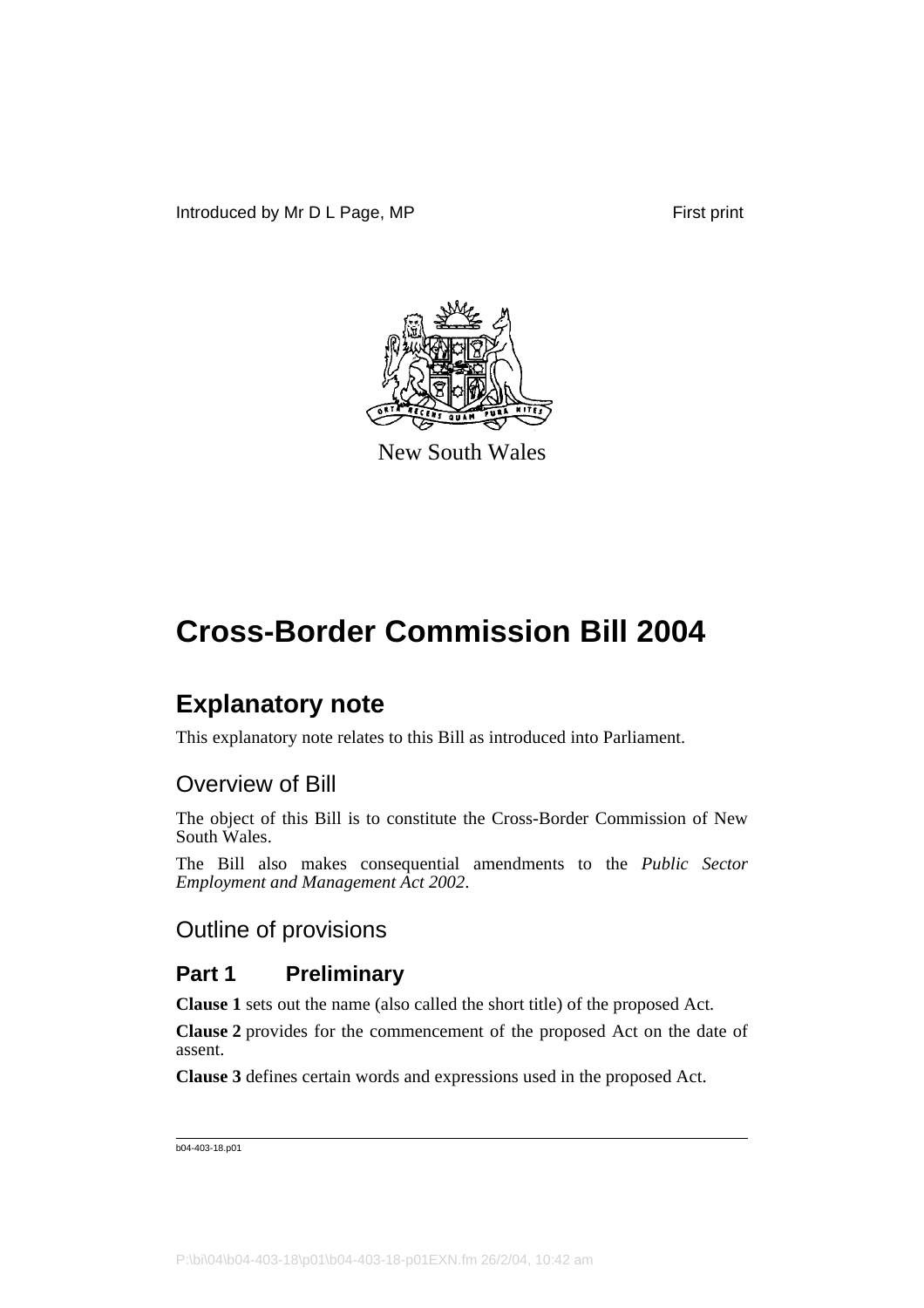Explanatory note

## **Part 2 Cross-Border Commission**

**Clause 4** provides for the constitution of the Cross-Border Commission of New South Wales. The Commission is to consist of the Chairperson and between 4 and 8 part-time members appointed by the Premier. The part-time members are to be residents of New South Wales who, in the opinion of the Premier, are suitably qualified to represent various interests in relation to border communities. A person cannot be a part-time member if he or she is a member of the Parliament of New South Wales or of the Commonwealth.

**Clause 5** provides that the Chairperson is to be appointed by the Governor on the recommendation of the Premier after consultation by the Premier with the Leader of the Opposition in the Legislative Assembly (or, if the Opposition comprises 2 or more recognised political parties, the leaders of those parties).

**Clause 6** makes provision for the appointment by the Premier, after consultation with the Leader of the Opposition in the Legislative Assembly (or, if the Opposition comprises 2 or more recognised political parties, the leaders of those parties), of an acting Chairperson during the illness or absence of the Chairperson.

**Clause 7** enables staff to be employed under Chapter 2 of the *Public Sector Employment and Management Act 2002* to assist the Commission. Clause 7 also enables the Commission to utilise staff or facilities of a government department or a public or local authority and to engage consultants.

**Clause 8** sets out the following functions of the Commission:

- (a) to invite members of a border community to make submissions to the Commission in relation to matters affecting that community,
- (b) to conduct inquiries into such matters affecting border communities as are referred to it by the Premier or as the Commission considers appropriate,
- (c) to identify issues affecting border communities and to make recommendations to the Premier regarding such issues,
- (d) to prepare an annual report for tabling in Parliament in relation to the results of its inquiries into matters affecting border communities, and in relation to any action taken by the Government as a consequence of any recommendations referred to in paragraph (c),
- (e) other functions conferred or imposed on the Commission by or under any other Act or law.

**Clause 9** requires the Commission to prepare an annual report and to forward it to the Premier. The Premier is to cause the report to be tabled in each House of Parliament as soon as practicable after the report is forwarded to the Premier. Clause 9 also makes provision for the tabling of such a report if a House of Parliament is not sitting when the Premier seeks to table the report.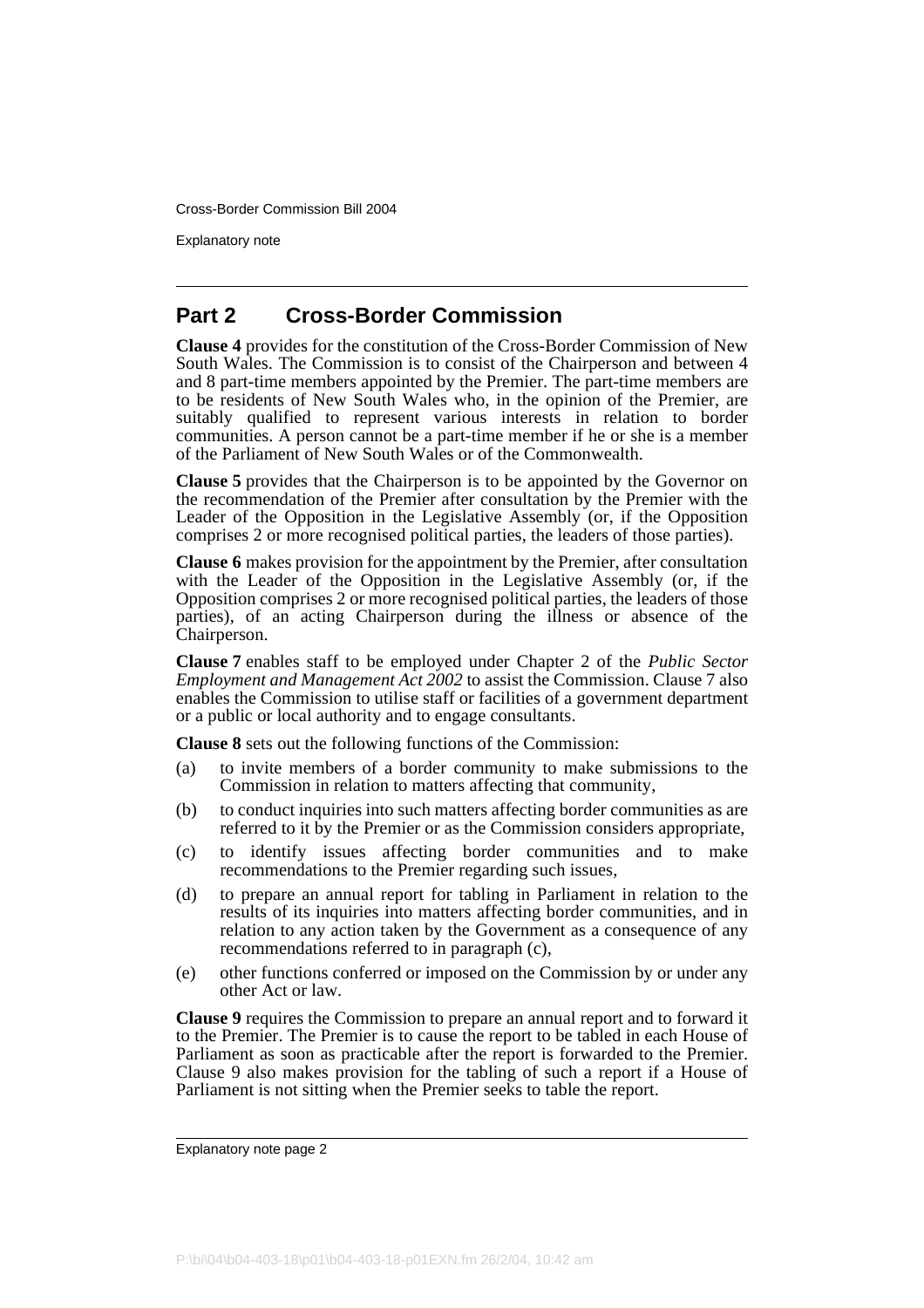Explanatory note

## **Part 3 Miscellaneous**

**Clause 10** absolves a member of the Commission, or a person acting under the direction of the Commission, from personal liability for anything done or omitted in good faith for the purpose of executing an Act (including the proposed Act).

**Clause 11** requires the Premier to review the functions of the Commission 5 years after the commencement of the proposed Act and to report the outcome of the review to each House of Parliament.

**Clause 12** gives effect to the amendments to the *Public Sector Employment and Management Act 2002* set out in Schedule 2.

**Schedule 1** contains provisions relating to the constitution and procedure of the Commission, including terms of office of members, voting and quorum for meetings.

**Schedule 2** makes consequential amendments to the *Public Sector Employment and Management Act 2002*.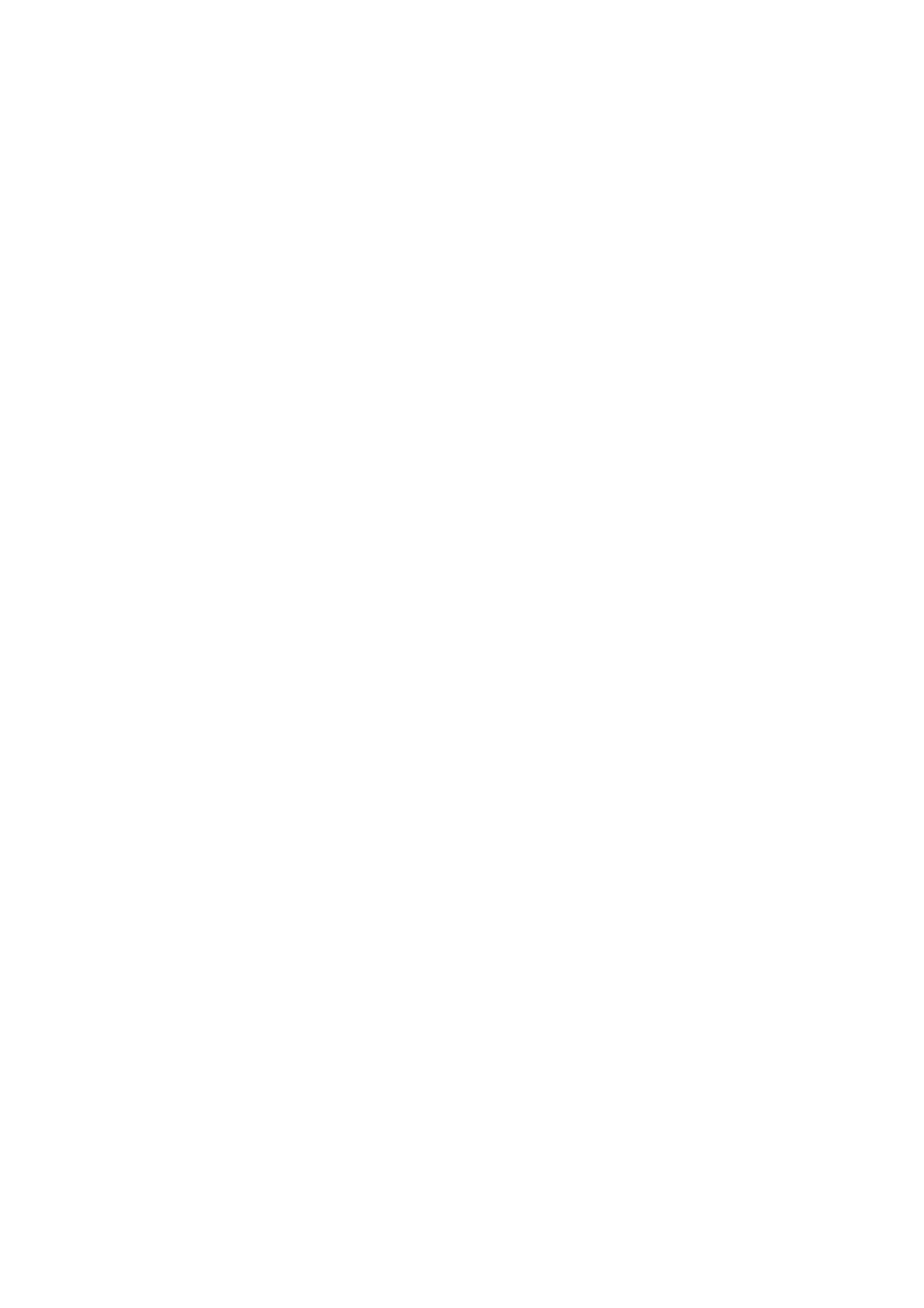Introduced by Mr D L Page, MP First print



New South Wales

# **Cross-Border Commission Bill 2004**

## **Contents**

|        |   |                                   | Page           |
|--------|---|-----------------------------------|----------------|
| Part 1 |   | <b>Preliminary</b>                |                |
|        | 1 | Name of Act                       | 2              |
|        | 2 | Commencement                      | $\overline{2}$ |
|        | 3 | Definitions                       | $\overline{2}$ |
| Part 2 |   | <b>Cross-Border Commission</b>    |                |
|        | 4 | <b>Constitution of Commission</b> | 3              |
|        | 5 | Chairperson                       | 3              |
|        | 6 | <b>Acting Chairperson</b>         | 4              |
|        | 7 | Staff                             | 4              |
|        | 8 | <b>Functions of Commission</b>    | 4              |
|        | 9 | Reports                           | 5              |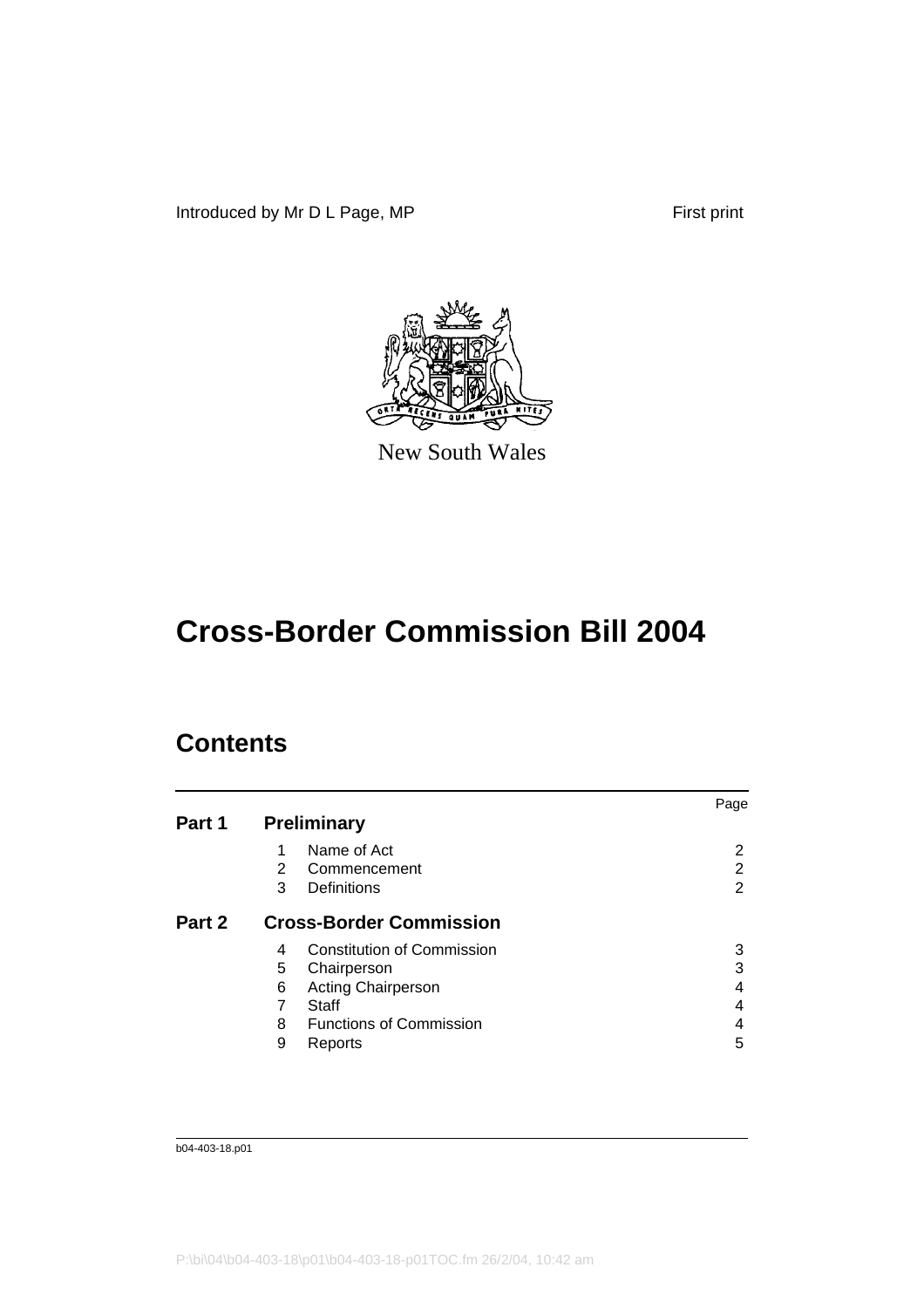**Contents** 

|                                        |         |                                                                                                 | Page |
|----------------------------------------|---------|-------------------------------------------------------------------------------------------------|------|
| Part 3                                 |         | <b>Miscellaneous</b>                                                                            |      |
|                                        | 10      | Personal liability                                                                              |      |
|                                        | 11      | Review of Commission's functions                                                                |      |
|                                        | $12 \,$ | Amendment of Public Sector Employment and Management<br>Act 2002 No 43                          |      |
| <b>Schedule 1</b><br><b>Schedule 2</b> |         | <b>Constitution and procedure of Commission</b><br><b>Amendment of Public Sector Employment</b> | 8    |
|                                        |         | and Management Act 2002                                                                         | 13   |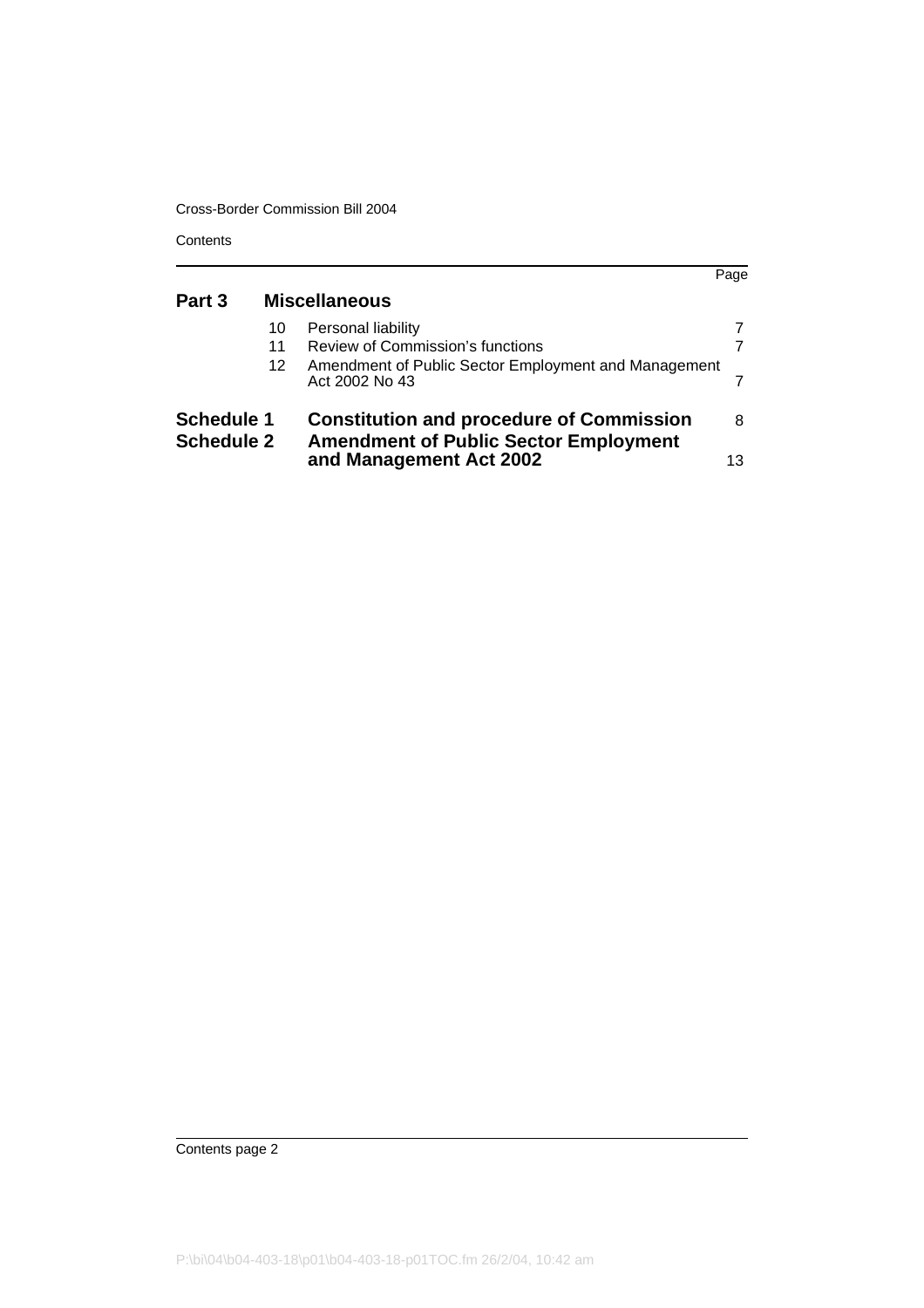

New South Wales

No , 2004

### **A Bill for**

An Act to establish the Cross-Border Commission to inquire into matters affecting border communities; and for other purposes.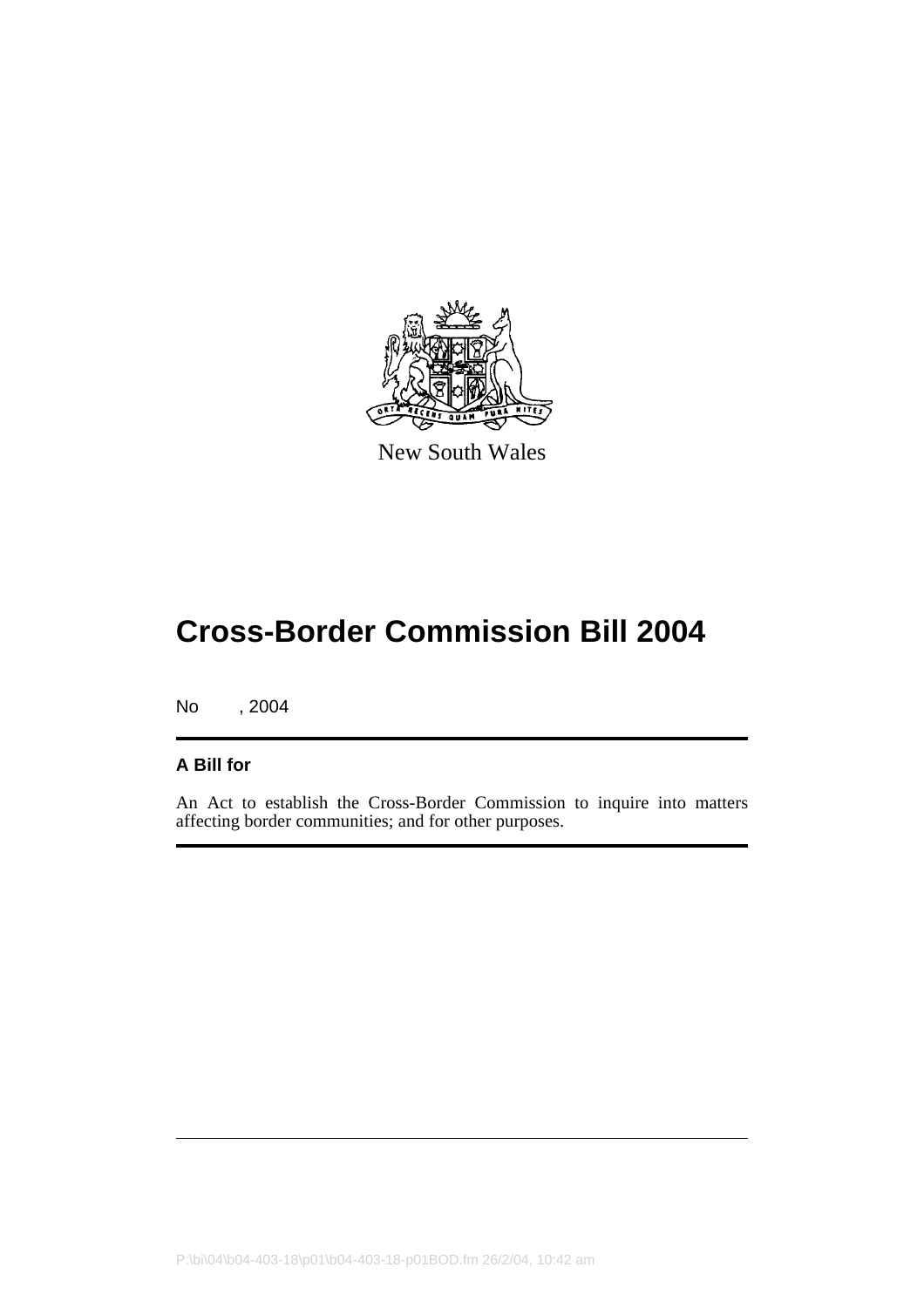| Clause 1 | Cross-Border Commission Bill 2004 |  |
|----------|-----------------------------------|--|
|          |                                   |  |

Part 1 Preliminary

<span id="page-7-3"></span><span id="page-7-2"></span><span id="page-7-1"></span><span id="page-7-0"></span>

|              | The Legislature of New South Wales enacts: |                    |                                                                                                                        | 1              |
|--------------|--------------------------------------------|--------------------|------------------------------------------------------------------------------------------------------------------------|----------------|
| Part 1       |                                            |                    | <b>Preliminary</b>                                                                                                     | $\overline{2}$ |
| 1            |                                            | Name of Act        |                                                                                                                        | 3              |
|              |                                            |                    | This Act is the <i>Cross-Border Commission Act 2004</i> .                                                              | 4              |
| $\mathbf{2}$ |                                            |                    | <b>Commencement</b>                                                                                                    | 5              |
|              |                                            |                    | This Act commences on the date of assent.                                                                              | 6              |
| 3            |                                            | <b>Definitions</b> |                                                                                                                        | $\overline{7}$ |
|              |                                            |                    | In this Act:                                                                                                           | 8              |
|              |                                            |                    | <b>border community</b> means a community of people who live or work<br>within a border region.                        | 9<br>10        |
|              |                                            |                    | <b>border region</b> means:                                                                                            | 11             |
|              |                                            | (a)                | a region that is partly in New South Wales and partly outside<br>New South Wales, or                                   | 12<br>13       |
|              |                                            | (b)                | a region that is wholly in New South Wales and near the<br>border of New South Wales and another State or a Territory. | 14<br>15       |
|              |                                            |                    | <b>Chairperson</b> means the Chairperson of the Commission appointed<br>under section $5(1)$ .                         | 16<br>17       |
|              |                                            |                    | <b>Commission</b> means the Cross-Border Commission of New South<br>Wales constituted by this Act.                     | 18<br>19       |
|              |                                            |                    | <i>exercise</i> of a function includes the performance of a duty.                                                      | 20             |
|              |                                            |                    | <i>function</i> includes a power, authority or duty.                                                                   | 21             |
|              |                                            |                    | <i>part-time member</i> means a part-time member of the Commission<br>referred to in section $4(2)(b)$ .               | 22<br>23       |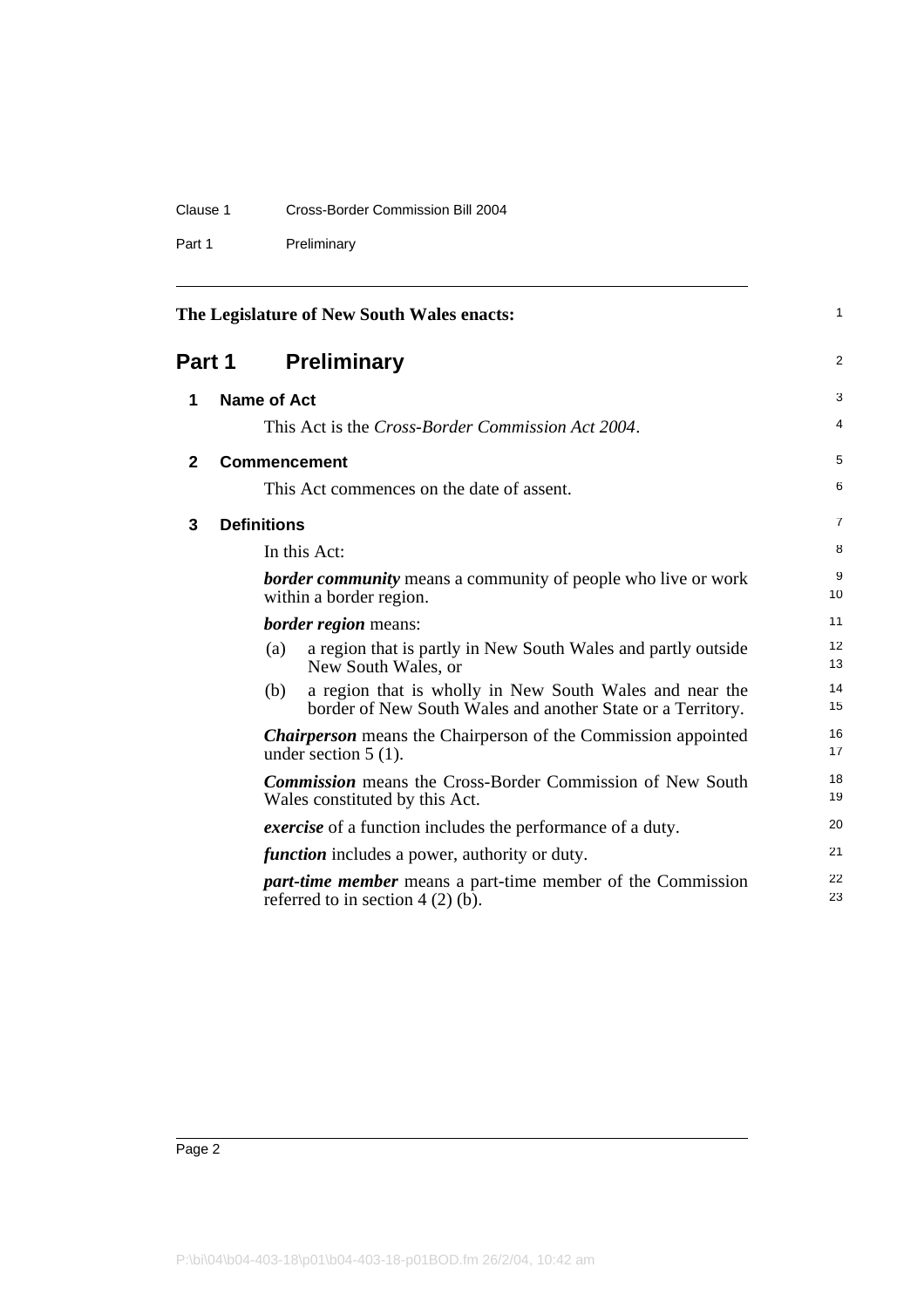| Cross-Border Commission Bill 2004 | Clause 4 |
|-----------------------------------|----------|
| Cross-Border Commission           | Part 2   |

<span id="page-8-2"></span><span id="page-8-1"></span><span id="page-8-0"></span>

| Part 2 |     | <b>Cross-Border Commission</b>                                                                                                                                                                                                                                                                  |                            |  |
|--------|-----|-------------------------------------------------------------------------------------------------------------------------------------------------------------------------------------------------------------------------------------------------------------------------------------------------|----------------------------|--|
| 4      |     | <b>Constitution of Commission</b>                                                                                                                                                                                                                                                               | 2                          |  |
|        | (1) | There is constituted by this Act the Cross-Border Commission of<br>New South Wales.                                                                                                                                                                                                             | 3<br>$\overline{4}$        |  |
|        | (2) | The Commission is to consist of between 5 and 9 members as<br>follows:                                                                                                                                                                                                                          | 5<br>6                     |  |
|        |     | (a)<br>the Chairperson,                                                                                                                                                                                                                                                                         | $\overline{7}$             |  |
|        |     | (b)<br>not fewer than 4 and not more than 8 part-time members who<br>are to be appointed by the Premier.                                                                                                                                                                                        | 8<br>9                     |  |
|        | (3) | The part-time members are to be persons who reside in New South<br>Wales and who, in the opinion of the Premier, are suitably qualified<br>to represent one or more of the following interests in relation to<br>border communities:                                                            | 10<br>11<br>12<br>13       |  |
|        |     | (a)<br>the interests of consumers,                                                                                                                                                                                                                                                              | 14                         |  |
|        |     | (b)<br>the interests of business,                                                                                                                                                                                                                                                               | 15                         |  |
|        |     | the interests of farmers,<br>(c)                                                                                                                                                                                                                                                                | 16                         |  |
|        |     | (d)<br>the interests of local government.                                                                                                                                                                                                                                                       | 17                         |  |
|        | (4) | A person is not eligible to be a part-time member of the Commission<br>if the person is a member of:                                                                                                                                                                                            | 18<br>19                   |  |
|        |     | the Legislative Assembly or Legislative Council of the New<br>(a)<br>South Wales Parliament, or                                                                                                                                                                                                 | 20<br>21                   |  |
|        |     | the House of Representatives or Senate of the Commonwealth<br>(b)<br>Parliament.                                                                                                                                                                                                                | 22<br>23                   |  |
|        | (5) | Schedule 1 has effect with respect to the constitution and procedure<br>of the Commission.                                                                                                                                                                                                      | 24<br>25                   |  |
| 5      |     | Chairperson                                                                                                                                                                                                                                                                                     | 26                         |  |
|        | (1) | The Governor, on the recommendation of the Premier, is to appoint<br>a person to be Chairperson of the Commission.                                                                                                                                                                              | 27<br>28                   |  |
|        | (2) | Such a recommendation is not be made unless the Premier has<br>consulted with the Leader of the Opposition in the Legislative<br>Assembly (or, if the Opposition comprises 2 or more recognised<br>political parties, the leaders of those parties) in relation to the<br>proposed appointment. | 29<br>30<br>31<br>32<br>33 |  |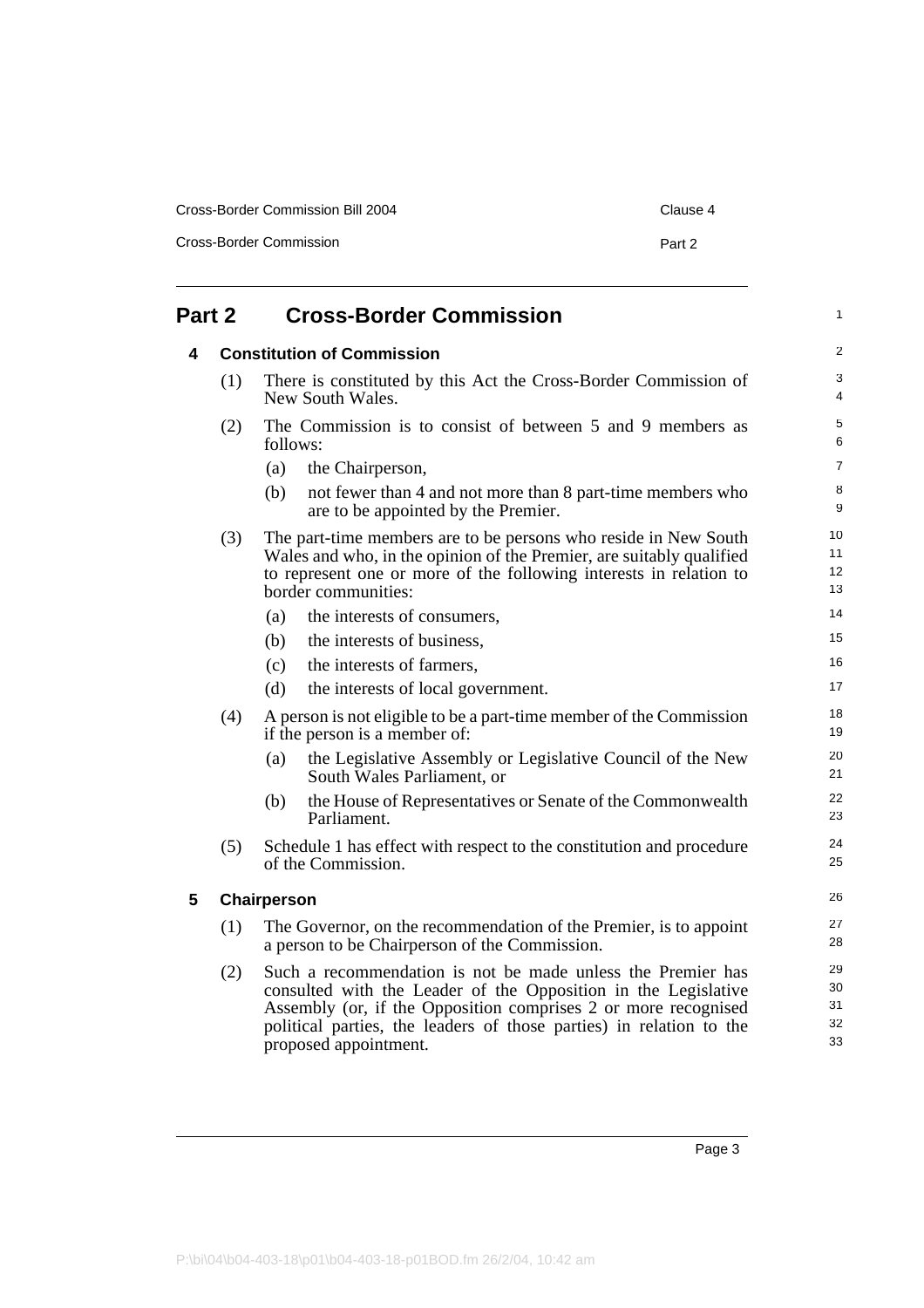#### Clause 6 Cross-Border Commission Bill 2004

Part 2 Cross-Border Commission

(3) The employment of the Chairperson is subject to Part 3.1 of the *Public Sector Employment and Management Act 2002*, but is not subject to Chapter 2 of that Act.

1  $\overline{2}$ 3

#### <span id="page-9-0"></span>**6 Acting Chairperson**

- (1) The Premier may from time to time appoint a person to act in the office of Chairperson during any illness or absence of the Chairperson (or during any vacancy in the office of Chairperson) and the person, while so acting, has all the functions of the Chairperson.
- (2) The Premier may, at any time, remove a person from the office of acting Chairperson.
- (3) Action of the kind referred to in subsection (1) or (2) may not be taken unless the Premier has consulted with the Leader of the Opposition in the Legislative Assembly (or, if the Opposition comprises 2 or more recognised political parties, the leaders of those parties) in relation to the proposed action.
- (4) The acting Chairperson is entitled to be paid such remuneration (including travelling and subsistence allowances) as the Premier may from time to time determine.

#### <span id="page-9-1"></span>**7 Staff**

- (1) Such staff as may be necessary to assist the Commission are to be employed under Chapter 2 of the *Public Sector Employment and Management Act 2002*.
- (2) The Commission may arrange for the use of the services of any staff (by secondment or otherwise) or facilities of a government department or a public or local authority. For the purposes of this Act, a person whose services are utilised under this subsection is a member of the staff of the Commission.
- (3) The Commission may engage such consultants as the Commission requires to assist it in the exercise of its functions.

#### <span id="page-9-2"></span>**8 Functions of Commission**

The Commission has the following functions:

(a) to invite members of a border community to make submissions to the Commission in relation to matters affecting that community,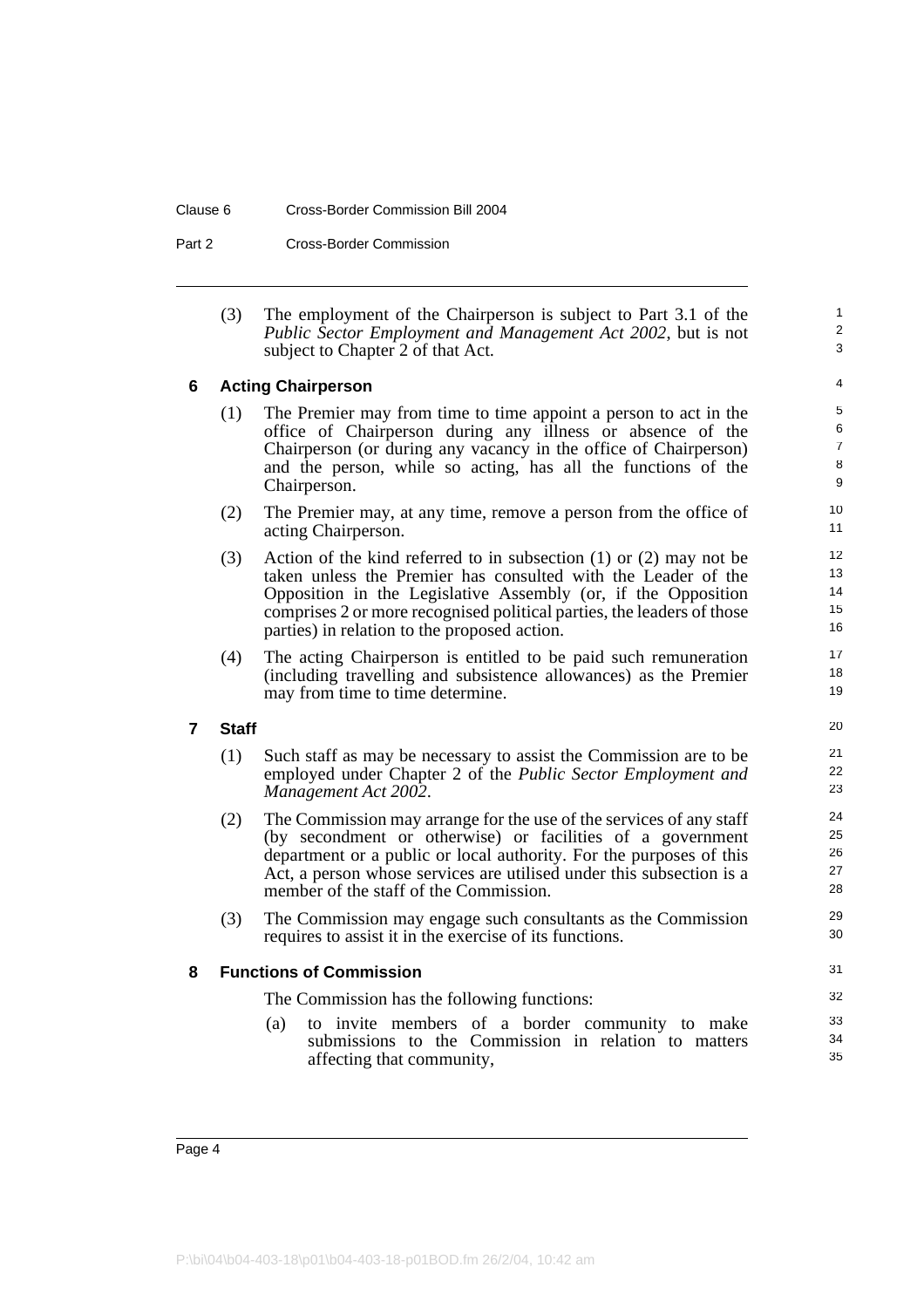| Cross-Border Commission Bill 2004 | Clause 9 |
|-----------------------------------|----------|
| Cross-Border Commission           | Part 2   |

<span id="page-10-0"></span>

|   |                | (b)                                                                                                                                                                                                                                   | to conduct inquiries into such matters affecting border                                                                                                                                                                                                                              | $\mathbf{1}$                        |  |
|---|----------------|---------------------------------------------------------------------------------------------------------------------------------------------------------------------------------------------------------------------------------------|--------------------------------------------------------------------------------------------------------------------------------------------------------------------------------------------------------------------------------------------------------------------------------------|-------------------------------------|--|
|   |                |                                                                                                                                                                                                                                       | communities as are referred to it by the Premier or as the<br>Commission considers appropriate,                                                                                                                                                                                      | $\overline{\mathbf{c}}$<br>3        |  |
|   |                | (c)                                                                                                                                                                                                                                   | to identify issues affecting border communities and to make<br>recommendations to the Premier regarding such issues,                                                                                                                                                                 | 4<br>5                              |  |
|   |                | (d)                                                                                                                                                                                                                                   | to prepare an annual report for tabling in Parliament in<br>relation to the results of its inquiries into matters affecting<br>border communities, and in relation to any action taken by the<br>Government as a consequence of any recommendations<br>referred to in paragraph (c), | 6<br>$\overline{7}$<br>8<br>9<br>10 |  |
|   |                | (e)                                                                                                                                                                                                                                   | such other functions as are conferred or imposed on it by or<br>under any other Act or law.                                                                                                                                                                                          | 11<br>12                            |  |
| 9 | <b>Reports</b> |                                                                                                                                                                                                                                       |                                                                                                                                                                                                                                                                                      | 13                                  |  |
|   | (1)            |                                                                                                                                                                                                                                       | As soon as practicable after 30 June (but on or before 31 December)<br>in each year, the Chairperson must provide the Premier with a report<br>on the operations of the Commission for the period ending on 30<br>June in that year.                                                 | 14<br>15<br>16<br>17                |  |
|   | (2)            | The report must include details of any recommendations made to the<br>Premier during the period to which the report relates as well as<br>details<br>any Government<br>action in<br>relation<br>those<br>of<br>to<br>recommendations. |                                                                                                                                                                                                                                                                                      |                                     |  |
|   | (3)            | The Premier is to table the report, or cause it to be tabled, in each<br>House of Parliament as soon as practicable after the report is<br>forwarded to the Premier.                                                                  |                                                                                                                                                                                                                                                                                      |                                     |  |
|   | (4)            |                                                                                                                                                                                                                                       | If a House of Parliament is not sitting when the Premier seeks to<br>table the report, the Premier is to present copies of the report to the<br>Clerk of the House concerned.                                                                                                        | 25<br>26<br>27                      |  |
|   | (5)            |                                                                                                                                                                                                                                       | A report presented to the Clerk of a House of Parliament:                                                                                                                                                                                                                            | 28                                  |  |
|   |                | (a)                                                                                                                                                                                                                                   | on presentation and for all purposes, is taken to have been laid<br>before that House, and                                                                                                                                                                                           | 29<br>30                            |  |
|   |                | (b)                                                                                                                                                                                                                                   | is to be printed by authority of the Clerk of that House, and                                                                                                                                                                                                                        | 31                                  |  |
|   |                | (c)                                                                                                                                                                                                                                   | for all purposes, is taken to be a document published by order<br>or under the authority of that House, and                                                                                                                                                                          | 32<br>33                            |  |
|   |                | (d)                                                                                                                                                                                                                                   | is to be recorded:                                                                                                                                                                                                                                                                   | 34                                  |  |
|   |                |                                                                                                                                                                                                                                       | (i)<br>in the case of the Legislative Council, in the Minutes of<br>the Proceedings of the Legislative Council, or                                                                                                                                                                   | 35<br>36                            |  |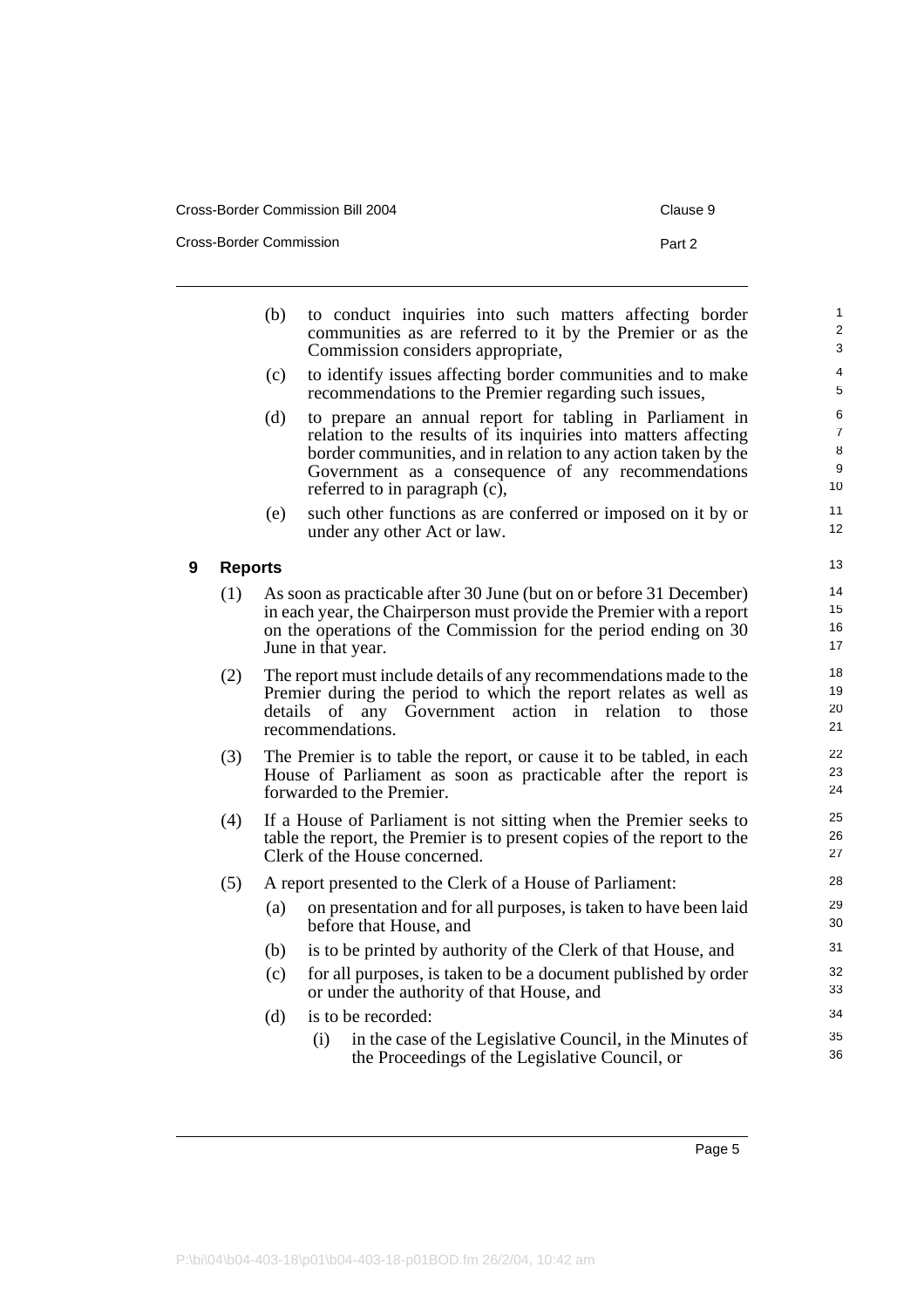#### Clause 9 Cross-Border Commission Bill 2004

Part 2 Cross-Border Commission

| (ii) | in the case of the Legislative Assembly, in the Votes<br>and Proceedings of the Legislative Assembly, |
|------|-------------------------------------------------------------------------------------------------------|
|      | on the first sitting day of that House after receipt of the report<br>by the Clerk.                   |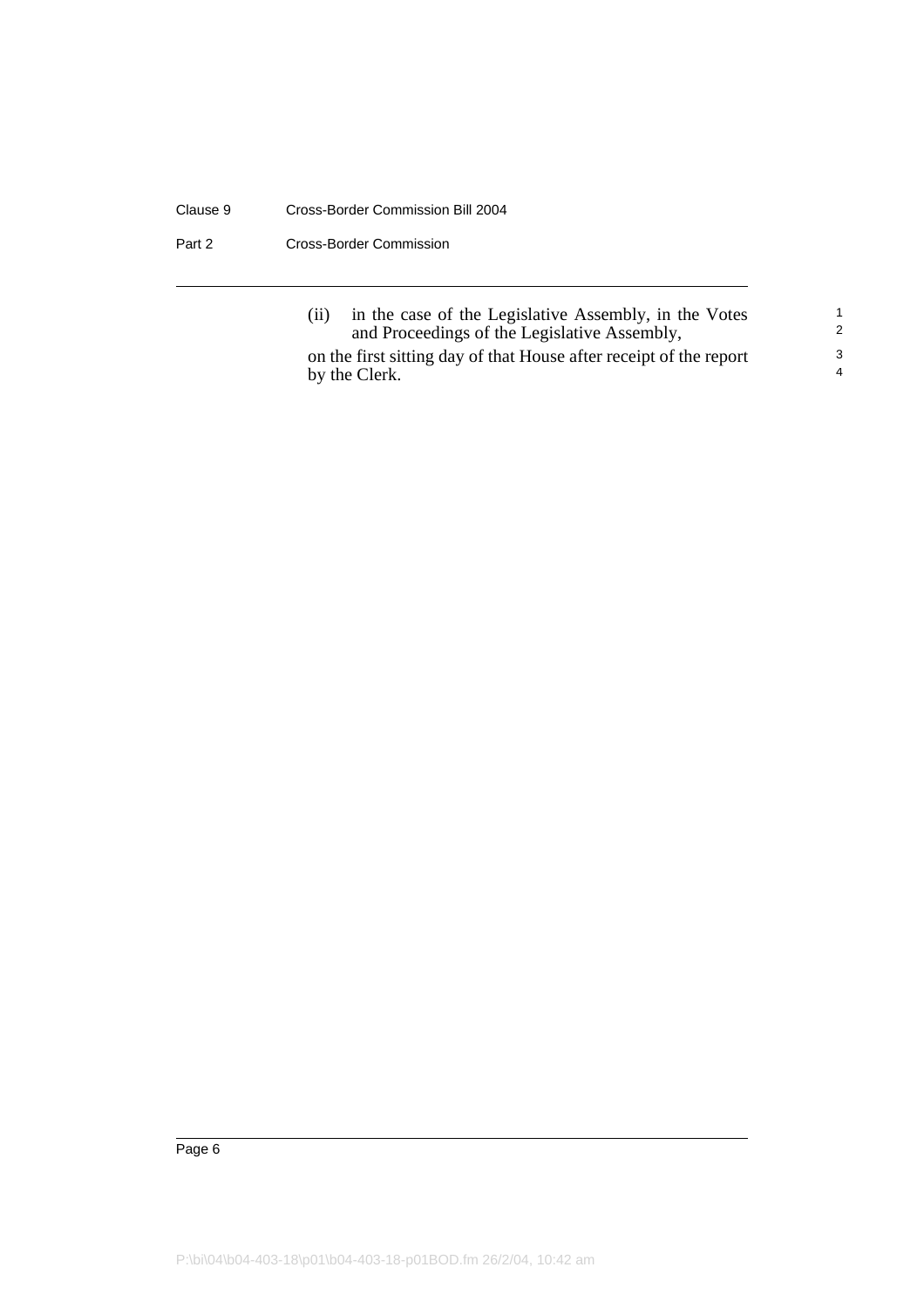<span id="page-12-3"></span><span id="page-12-2"></span><span id="page-12-1"></span><span id="page-12-0"></span>

| Part 3          |     | <b>Miscellaneous</b>                                                                                                                                                                                                                                                                                                                                                           | $\mathbf{1}$                                         |
|-----------------|-----|--------------------------------------------------------------------------------------------------------------------------------------------------------------------------------------------------------------------------------------------------------------------------------------------------------------------------------------------------------------------------------|------------------------------------------------------|
| 10              |     | <b>Personal liability</b>                                                                                                                                                                                                                                                                                                                                                      | $\overline{2}$                                       |
|                 |     | A matter or thing done or omitted to be done by the Commission, a<br>member of the Commission, or a person acting under the direction<br>of the Commission does not, if the matter was done or omitted in<br>good faith for the purpose of executing this or any other Act, subject<br>the member or person so acting personally to any action, liability,<br>claim or demand. | 3<br>$\overline{4}$<br>5<br>6<br>$\overline{7}$<br>8 |
| 11              |     | <b>Review of Commission's functions</b>                                                                                                                                                                                                                                                                                                                                        | 9                                                    |
|                 | (1) | The Premier is to conduct a review of the effectiveness with which<br>the Commission exercises its functions.                                                                                                                                                                                                                                                                  | 10<br>11                                             |
|                 | (2) | The review is to be conducted as soon as possible after the period of<br>5 years from the commencement of this Act.                                                                                                                                                                                                                                                            | 12<br>13                                             |
|                 | (3) | The Premier is to cause a report of the results of that review to be<br>tabled in each House of Parliament within 12 months after the end<br>of the period of 5 years.                                                                                                                                                                                                         | 14<br>15<br>16                                       |
| 12 <sub>2</sub> |     | <b>Amendment of Public Sector Employment and Management</b><br>Act 2002 No 43                                                                                                                                                                                                                                                                                                  | 17<br>18                                             |
|                 |     | The Public Sector Employment and Management Act 2002 is<br>amended as set out in Schedule 2.                                                                                                                                                                                                                                                                                   | 19<br>20                                             |

Cross-Border Commission Bill 2004 Cross-Border Commission Bill 2004

Miscellaneous **Part 3**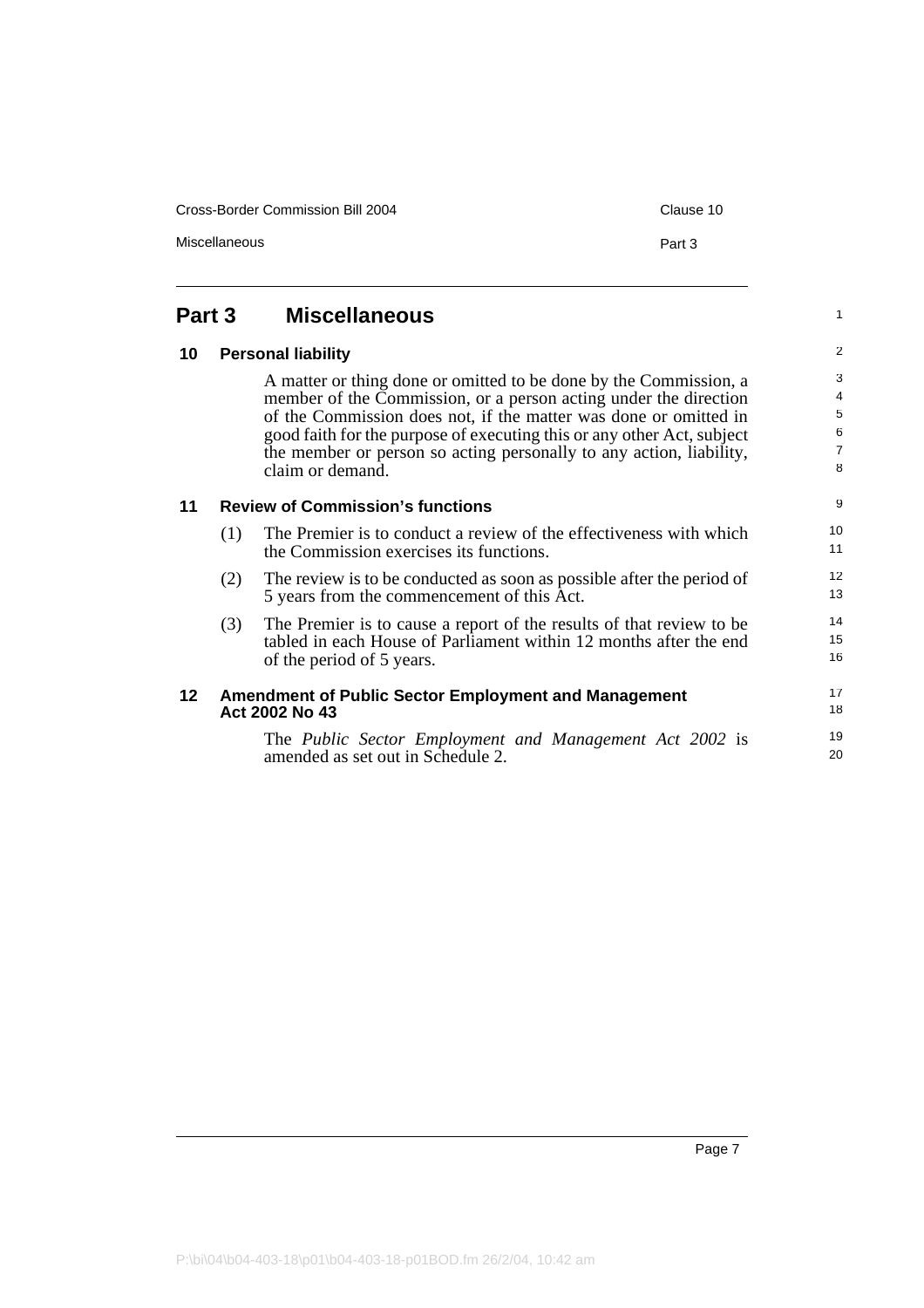Schedule 1 Constitution and procedure of Commission

## <span id="page-13-0"></span>**Schedule 1 Constitution and procedure of Commission**

(Section 4 (5))

1  $\overline{2}$ 3

4

### **Part 1 Constitution**

**1 Term of office**

Subject to this Schedule, a part-time member holds office for such period (not exceeding 3 years) as is specified in the member's instrument of appointment, but is eligible (if otherwise qualified) for re-appointment.

#### **2 Remuneration**

A part-time member of the Commission is entitled to be paid such remuneration (including travelling and subsistence allowances) as the Premier may from time to time determine in respect of the member.

#### **3 Deputies**

| (1) | The Premier may, from time to time, appoint a person to be the    |
|-----|-------------------------------------------------------------------|
|     | deputy of a part-time member, and the Premier may revoke any such |
|     | appointment.                                                      |
|     |                                                                   |

(2) In the absence of a part-time member, the part-time member's deputy may, if available, act in the place of the member.

#### (3) While acting in the place of a part-time member, a person:

- (a) has all the functions of the part-time member and is taken to be a part-time member, and
- (b) is entitled to be paid such remuneration (including travelling and subsistence allowances) as the Premier may from time to time determine in respect of the person.
- (4) For the purposes of this clause, a vacancy in the office of a part-time member is taken to be an absence of the part-time member.

#### **4 Vacancy in office of part-time member**

- (1) The office of a part-time member becomes vacant if the part-time member:
	- (a) dies, or (b) completes a term of office and is not re-appointed, or
- Page 8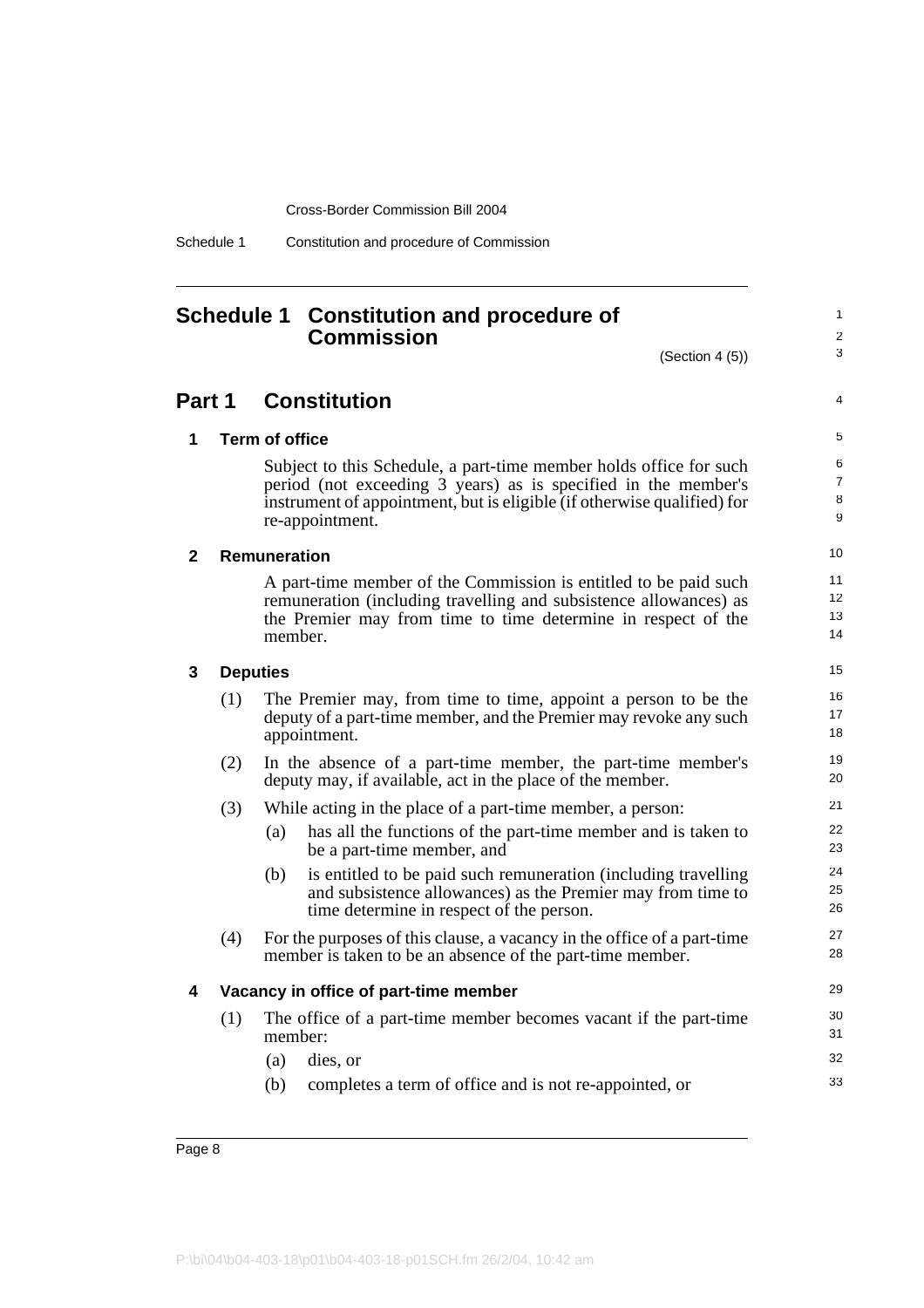Constitution and procedure of Commission Schedule 1

|   |     | (c)     | resigns the office by instrument in writing addressed to the<br>Premier, or                                                                                                                                                                                                                                 | $\mathbf{1}$<br>$\overline{2}$     |
|---|-----|---------|-------------------------------------------------------------------------------------------------------------------------------------------------------------------------------------------------------------------------------------------------------------------------------------------------------------|------------------------------------|
|   |     | (d)     | is removed from the office by the Premier under this clause, or                                                                                                                                                                                                                                             | 3                                  |
|   |     | (e)     | is absent from 4 consecutive meetings of the Commission of<br>which reasonable notice has been given to the part-time<br>member personally or by post, except on leave granted by the<br>Premier or unless the part-time member is excused by the<br>Premier for having been absent from those meetings, or | 4<br>5<br>6<br>$\overline{7}$<br>8 |
|   |     | (f)     | becomes bankrupt, applies to take the benefit of any law for<br>the relief of bankrupt or insolvent debtors, compounds with<br>his or her creditors or makes an assignment of his or her<br>remuneration for their benefit, or                                                                              | 9<br>10<br>11<br>12                |
|   |     | (g)     | becomes a mentally incapacitated person, or                                                                                                                                                                                                                                                                 | 13                                 |
|   |     | (h)     | is convicted in New South Wales of an offence that is<br>punishable by imprisonment for 12 months or more or is<br>convicted elsewhere than in New South Wales of an offence<br>that, if committed in New South Wales, would be an offence<br>so punishable, or                                             | 14<br>15<br>16<br>17<br>18         |
|   |     | (i)     | becomes a member of the Legislative Assembly or<br>Legislative Council of the New South Wales Parliament, or                                                                                                                                                                                                | 19<br>20                           |
|   |     | (i)     | becomes a member of the House of Representatives or Senate<br>of the Commonwealth Parliament, or                                                                                                                                                                                                            | 21<br>22                           |
|   |     | (k)     | ceases to be a resident of New South Wales.                                                                                                                                                                                                                                                                 | 23                                 |
|   | (2) | office. | The Premier may at any time remove a part-time member from                                                                                                                                                                                                                                                  | 24<br>25                           |
| 5 |     |         | Filling of vacancy in office of part-time member                                                                                                                                                                                                                                                            | 26                                 |
|   |     |         | If the office of any part-time member becomes vacant, a person is,<br>subject to this Act, to be appointed to fill the vacancy.                                                                                                                                                                             | 27<br>28                           |
| 6 |     |         | <b>Disclosure of pecuniary interests</b>                                                                                                                                                                                                                                                                    | 29                                 |
|   | (1) | If:     |                                                                                                                                                                                                                                                                                                             | 30                                 |
|   |     | (a)     | a member has a direct or indirect pecuniary interest in a matter<br>being considered or about to be considered by the<br>Commission, and                                                                                                                                                                    | 31<br>32<br>33                     |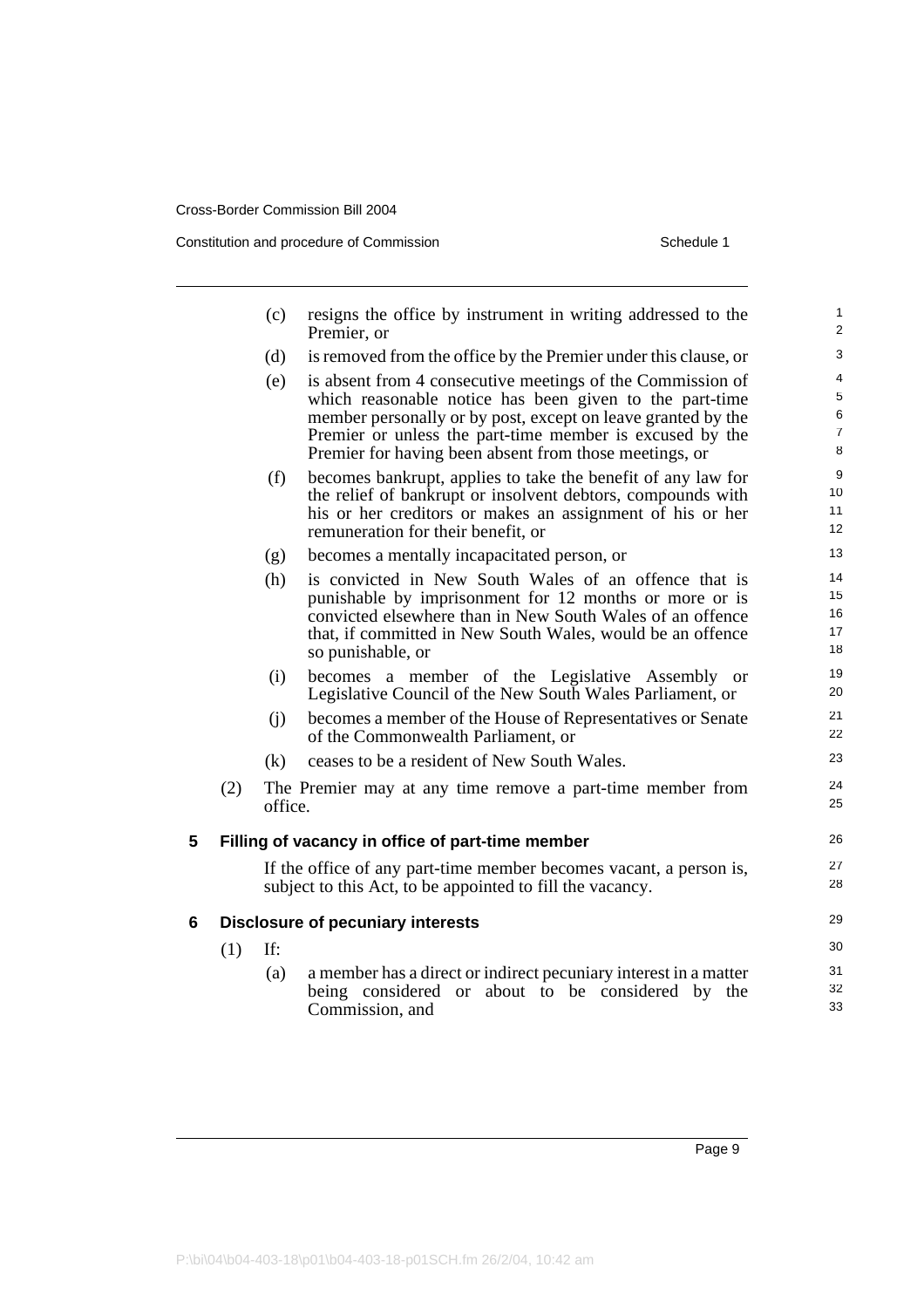Schedule 1 Constitution and procedure of Commission

(b) the interest appears to raise a conflict with the proper performance of the member's duties in relation to the consideration of the matter,

the member must, as soon as possible after the relevant facts have come to the member's knowledge, disclose the nature of the interest at a meeting of the Commission.

- (2) A disclosure by a member at a meeting of the Commission that the member:
	- (a) is a member of, or is in the employment of, a specified company or other body, or
	- (b) is a partner of, or is in the employment of, a specified person, or
	- (c) has some other specified interest relating to a specified company or other body or to a specified person,

is a sufficient disclosure of the nature of the interest in any matter relating to that company or other body or to that person which may arise after the date of the disclosure and which is required to be disclosed under subclause (1).

- (3) Particulars of any disclosure made under this clause must be recorded by the Commission in a book kept for the purpose and that book must be open at all reasonable hours to inspection by any person on payment of the fee determined by the Commission.
- (4) After a member has disclosed the nature of an interest in any matter, the member must not, unless the Premier or the Commission otherwise determines:
	- (a) be present during any deliberation of the Commission with respect to the matter, or
	- (b) take part in any decision of the Commission with respect to the matter.
- (5) For the purposes of the making of a determination by the Commission under subclause (4), a member who has a direct or indirect pecuniary interest in a matter to which the disclosure relates must not:
	- (a) be present during any deliberation of the Commission for the purpose of making the determination, or
	- (b) take part in the making by the Commission of the determination.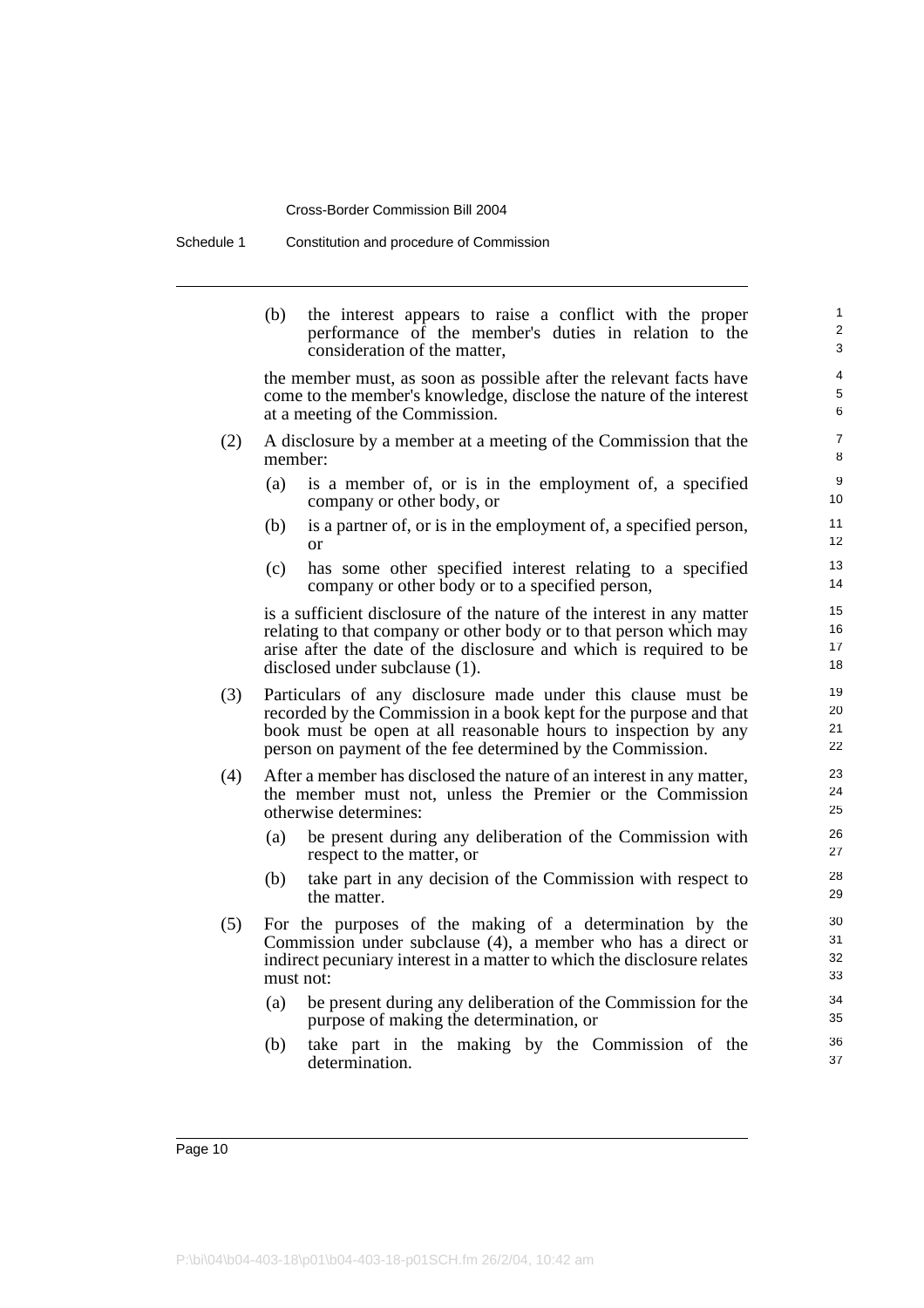Constitution and procedure of Commission Schedule 1

|                | (6)    | A contravention of this clause does not invalidate any decision of<br>the Commission.                                                                                                                                                                     | 1<br>$\overline{c}$           |
|----------------|--------|-----------------------------------------------------------------------------------------------------------------------------------------------------------------------------------------------------------------------------------------------------------|-------------------------------|
| $\overline{7}$ |        | <b>Effect of certain other Acts</b>                                                                                                                                                                                                                       | 3                             |
|                | (1)    | The Public Sector Employment and Management Act 2002 does not<br>apply to or in respect of the appointment of any part-time member<br>and a part-time member, in the member's capacity as such a<br>member, is not subject to the provisions of that Act. | 4<br>5<br>6<br>$\overline{7}$ |
|                | (2)    | If by or under any Act provision is made:                                                                                                                                                                                                                 | 8                             |
|                |        | requiring a person who is the holder of a specified office to<br>(a)<br>devote the whole of his or her time to the duties of that office,<br>or                                                                                                           | 9<br>10<br>11                 |
|                |        | prohibiting the person from engaging in employment outside<br>(b)<br>the duties of that office,                                                                                                                                                           | 12<br>13                      |
|                |        | the provision does not operate to disqualify the person from holding<br>that office and also the office of a member or from accepting and<br>retaining any remuneration payable to the person under this Act as<br>a member.                              | 14<br>15<br>16<br>17          |
| Part 2         |        | <b>Procedure</b>                                                                                                                                                                                                                                          | 18                            |
| 8              |        | <b>General procedure</b>                                                                                                                                                                                                                                  | 19                            |
|                |        | The procedure for the calling of meetings of the Commission and<br>for the conduct of business at those meetings is, subject to this Act,<br>to be as determined by the Commission.                                                                       | 20<br>21<br>22                |
| 9              | Quorum |                                                                                                                                                                                                                                                           | 23                            |
|                |        | The quorum for a meeting of the Commission is 3 members, of<br>whom one must be the Chairperson.                                                                                                                                                          | 24<br>25                      |
| 10             |        | <b>Presiding member</b>                                                                                                                                                                                                                                   | 26                            |
|                | (1)    | The Chairperson is to preside at a meeting of the Commission.                                                                                                                                                                                             | 27                            |
|                | (2)    | The Chairperson has a deliberative vote and, in the event of an<br>equality of votes, has a second or casting vote.                                                                                                                                       | 28<br>29                      |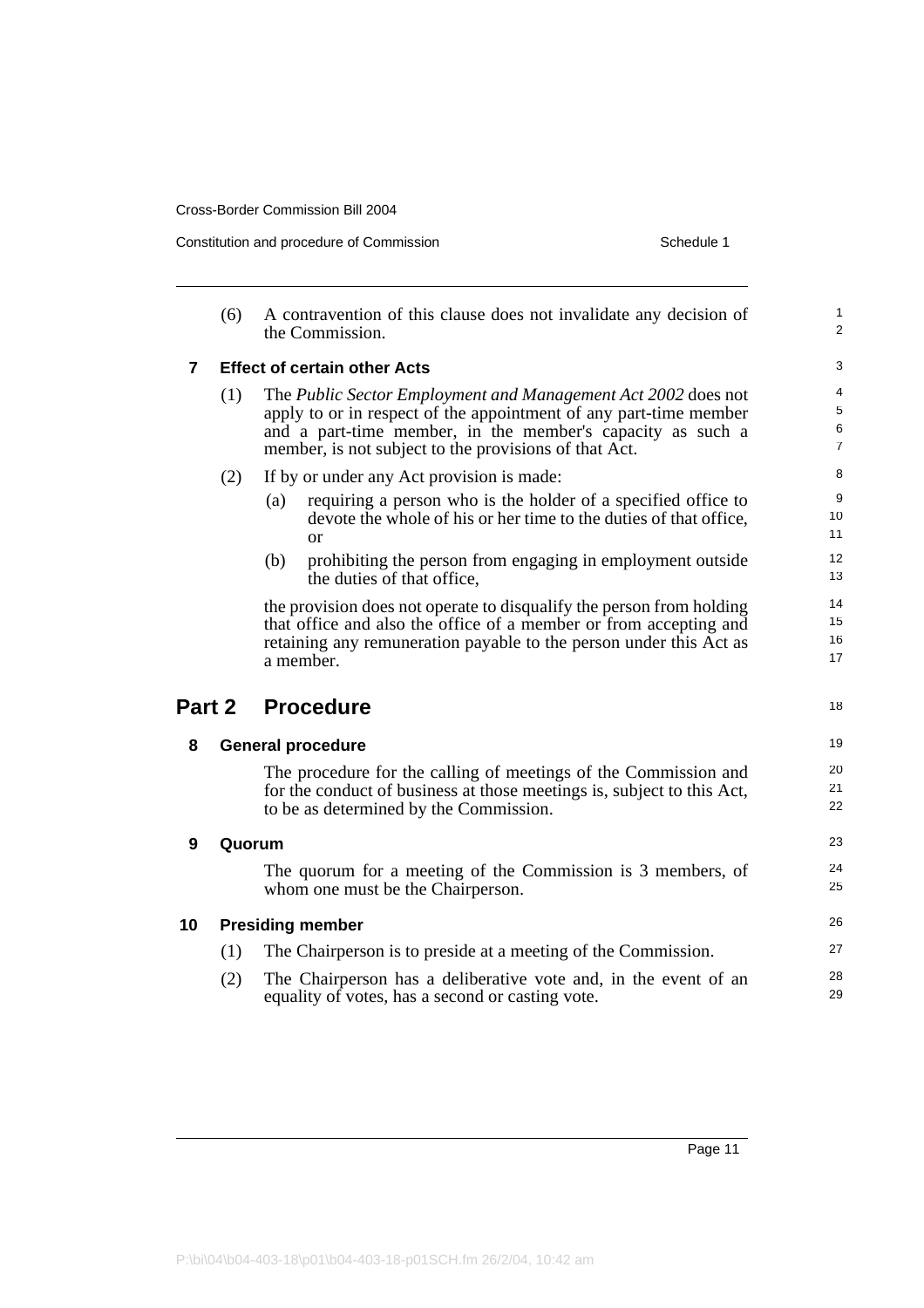Schedule 1 Constitution and procedure of Commission

#### **11 Voting**

A decision supported by a majority of the votes cast at a meeting of the Commission at which a quorum is present is the decision of the Commission.

26 27 28

#### **12 Transaction of business outside meetings or by telephone**

- (1) The Commission may, if it thinks fit, transact any of its business by the circulation of papers among all the members of the Commission for the time being, and a resolution in writing approved in writing by a majority of those members is taken to be a decision of the Commission.
- (2) The Commission may, if it thinks fit, transact any of its business at a meeting at which members (or some members) participate by telephone, closed-circuit television or other means, but only if any member who speaks on a matter before the meeting can be heard by the other members.
- (3) For the purposes of:
	- (a) the approval of a resolution under subclause (1), or
	- (b) a meeting held in accordance with subclause (2),

the Chairperson and each member have the same voting rights as they have at an ordinary meeting of the Commission.

- (4) A resolution approved under subclause (1) is to be recorded in the minutes of the meetings of the Commission.
- (5) Papers may be circulated among the members for the purposes of subclause (1) by facsimile or other transmission of the information in the papers concerned.

#### **13 First meeting**

The Premier may call the first meeting of the Commission in such manner as the Premier thinks fit.